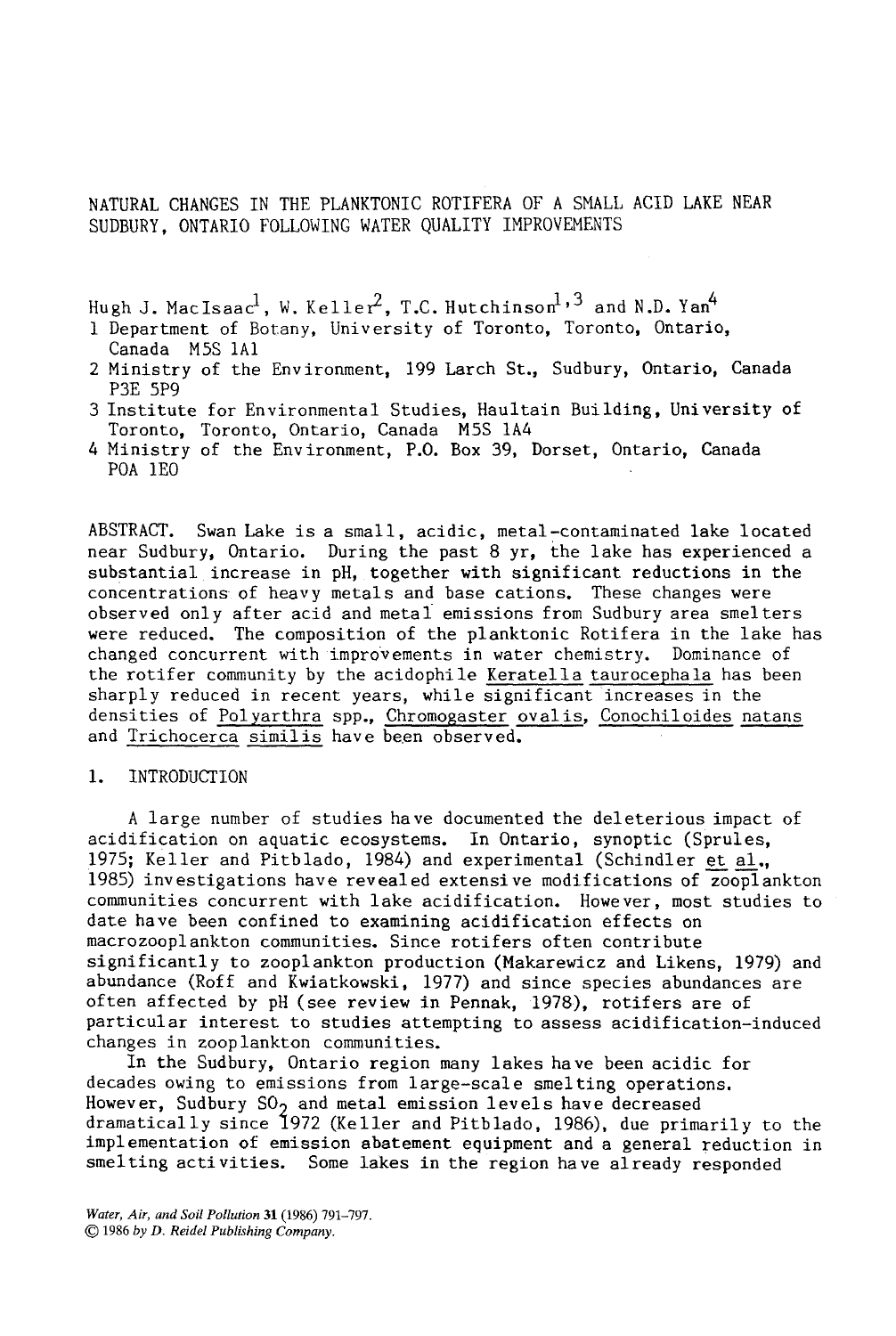chemically to the decreased inputs of acid and metals (Hutchinson and Havas, 1986; Keller and Pitblado, 1986).

While the biological responses of acidic Sudbury area lakes to experimental liming are known (Yan and Dillon, 1984; Hamilton et al., 1985), natural responses of lakes following improvements in water quality have not yet been described. In this study we attempt to characterize the chemical and biological responses which have occurred since 1977 in Swan Lake, located near Sudbury. Emphasis is placed on changes which have occurred in the planktonic rotifer community. Rotifers have previously been demonstrated to comprise an important component of the Swan Lake zooplankton (Yan and Geiling, 1985).

#### 2. MATERIALS AND METHODS

Swan Lake is located 15 km southwest of Sudbury. The lake has an area of 5.78 ha, a volume of 1.62 m $^{\sim}$  \* 10 $^{\sim}$  and a maximum depth of 8.8 m (MOE, 1982). Whole lake water samples for chemical analyses were collected from a central station on a twice monthly basis during the icefree season, and were volume-weighted according to lake morphometry. Chemical analyses were conducted following the methods described by Ontario Ministry of the Environment (MOE, 1981).

Planktonic rotifer samples were collected bi-weekly in 1977, 1982, 1983 and 1984 with a 34 L Schindler-Patalas trap. The trap was outfitted with 76 um mesh Nitex netting in 1977, and 35 um netting during other years. Samples were collected from June through September at depths of I, 4 and 7 m. All samples were enumerated using a I ml Sedgewick-Rafter cell, except 1983 samples which were counted using sedimentation tubes. Median rotifer densities were derived from monthly mean values, which were calculated from mean depth densities. Rotifer biomass was calculated assuming dry weight to represent 7% of wet weight. Dry weight data are summarized in MacIsaac (1986).

Parametric and non-parametric (Kruskal-Wallis) one-way analysis of variance (ANOVA) tests were performed on chemical parameters and rotifer species densities respectively, to determine the significance of differences between years.

# 3. RESULTS

The water chemistry of Swan Lake has changed considerably since 1977, concurrent with the observed reductions in emissions from Sudbury area smelters. For example, mean lake pH has risen from 4.0 in 1977 to 5.1 in 1984 (Table I; also see: Dillon et al., 1986). The greatest changes in pH were observed between 1977 and 1982, although mean values have continued to rise slowly.

The concentration of sulphate in the lake decreased significantly  $(P<sub>1</sub>$ 0.001) from 583 ueq  $L^{-1}$  in 1977 to 182 ueq  $L^{-1}$  in 1984 (Table I). A dramatic reduction was also observed in the conductivity of the lake (P< 0.001); Table I). Similarly, significant decreases in concentration occurred between 1977 and 1984 for Cu, Ni, AI, Mn, Zn (P< 0.001; Table I), Ca, Mg, K and Na. The decrease in concentrations of heavy metals were of greater magnitude than those observed for the base cations.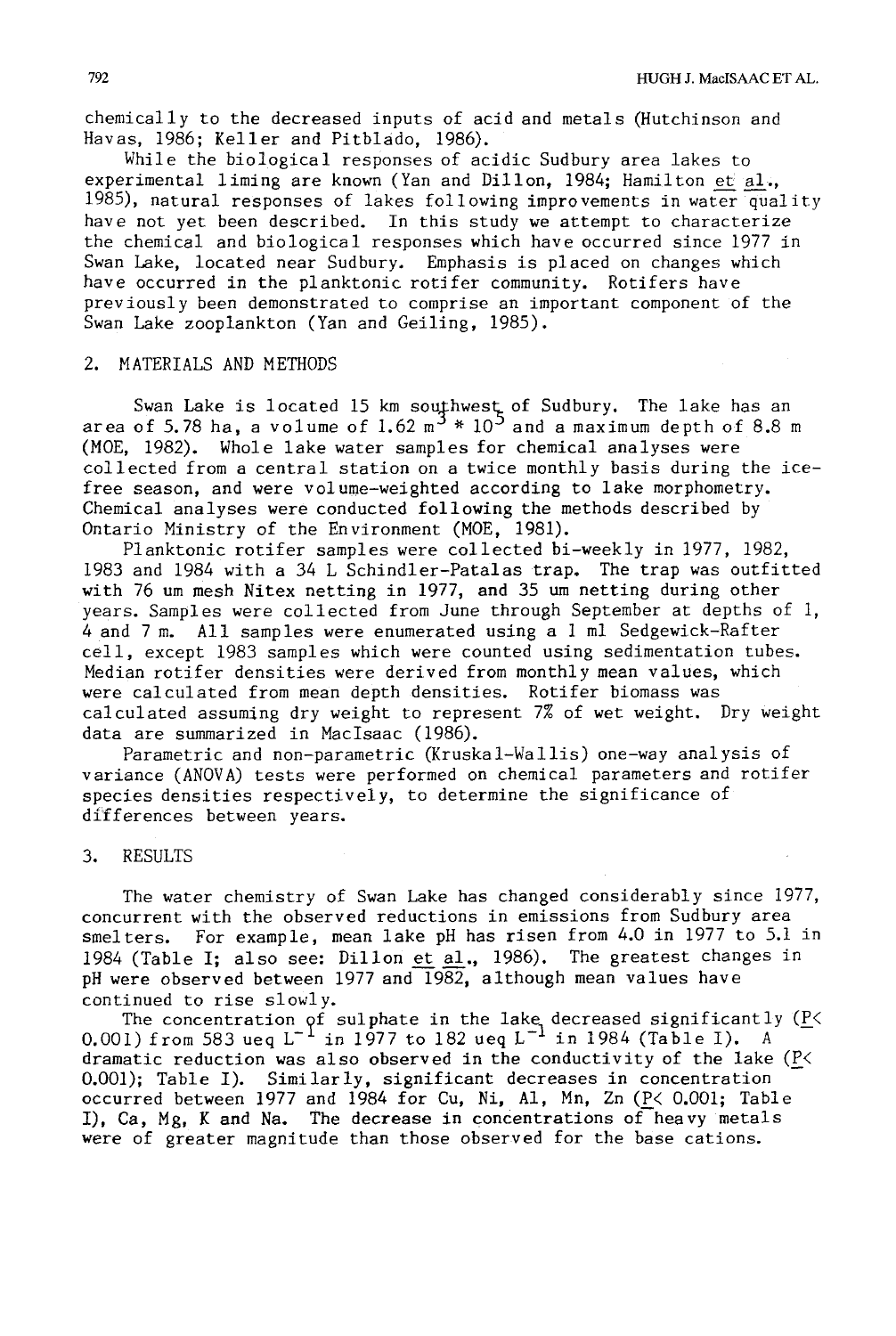Decreases in concentrations of Cu, Ni and AI were especially great.

In addition to dramatic chemical changes, both lake transparency and color have changed significantly  $(P \subset 0.05;$  Table I). Secchi disc transparency values decreased from 6.7 m in 1977 to 4.1 m in 1984. Lake color increased from 8.1 to 16.5 Hazen units between 1982 and 1984.

# Table I.

Selected chemical characteristics of Swan Lake between 1977 and 1984.

|                         | Year                |    |                     |    |                     |    |                     |    |  |
|-------------------------|---------------------|----|---------------------|----|---------------------|----|---------------------|----|--|
| Parameter               | 1977                |    | 1982                |    | 1983                |    | 1984                |    |  |
|                         | $\overline{X}$ + SD | n, | $\overline{x}$ + SD | u  | $\overline{x}$ + SD | n  | $\overline{X}$ + SD | n  |  |
| pН                      | $4.0(3.8-4.1)$      | 19 | 4.8 (4.7-5.0)       | 12 | $5.0(4.7-5.6)$      | 13 | $5.1(4.6-5.7)$      | 12 |  |
| Conductivity (µS./cm)   | $98 + 4$            | 18 | $51 + 2$            | 12 | $46 + 2$            | 13 | $46 + 2$            | 12 |  |
| Sulphate (µeq/L)        | $583 + 17$          | 10 | $223 + 17$          | 11 | $202 + 16$          | 13 | $182 + 16$          | 11 |  |
| Total Phosphorus (µg/L) | $11 + 3$            | 16 | $10 + 5$            | 11 | $12 + 8$            | 13 | $11 + 4$            | 11 |  |
| Colour (Hazen)          | -                   | -  | $8.1 + 4.5$         | 11 | $6.0 + 4.9$         | 13 | $16.5 + 8.5$        | 11 |  |
| Secchi Disc (m)         | $6.7 + 1.3$         | 18 | $4.5 + 0.4$         | 12 | $5.3 + 0.9$         | 13 | $4.1 + 0.8$         | 12 |  |
| Cu (µg/L)               | $64 + 12$           | 17 | $17 + 6$            | 11 | $12 + 5$            | 13 | $9 + 3$             | 11 |  |
| Ni (µg/L)               | $301 + 30$          | 18 | $82 + 11$           | 11 | $80 + 12$           | 13 | $58 + 22$           | 11 |  |
| $Zn$ ( $\mu$ g/L)       | $36 - 5$            | 17 | $17 + 12$           | 11 | $11 + 3$            | 13 | $12 + 11$           | 11 |  |
| Al (µg/L)               | $289 + 51$          | 11 | $76 + 17$           | 11 | $67 - 38$           | 13 | $47 + 17$           | 11 |  |
| Mn (µg/L)               | $213 + 10$          | 11 | $116 + 6$           | 11 | $100 + 3$           | 13 | $99 + 3$            | 11 |  |

" range **given for** pH

The composition of the planktonic rotifer community in Swan Lake has changed significantly since 1977, when it was dominated by two species. During 1977, <u>K. taurocephala</u> had a median density of 250.0 individuals L ~ and comprised 94.3% of the total rotifer abundance (Table II), and 59.5% of the biomass (Table III). A large species of Synchaeta had a 1977 median density of 12.6 individuals L  $^{\star}$  (Table II) and contributed an additional 4.8% and 39.0% to community abundance and biomass (Table III), respectively. Thus, K\_\_%taurocephala and Synchaeta together accounted for greater than 98% of both rotifer abundance and <sup>biom</sup>ass during 1977. In contrast, <u>K. taurocephala</u> had median densities of 140.0, 62.0 and 68.7 individuals  $L^+$  in 1982, 1983 and 1984, respectively (Table II). These densities correspond to 52.0%, Ii.0% and 31.2% of the total rotifer abundances for those years (Table II), and only 33.4%, 5.8% and 16.8% of the biomass (Table III). However, since the within-year variability in species density was great, the overall density differences between years were not significantly  $(P> 0.05)$ different for K. taurocephala. Similarly, the density of Synchaeta did not differ significantly  $(P > 0.05)$  between study years, although a general decline appears to have occurred since 1977 (Table II).

Densities of Polyarthra  $(P.$  remata and P. vulgaris), C. natans, T. similis and C. ovalis differed significantly  $(P< 0.05$  or less) between 1977 and 1984. Each species was very rare in 1977, although by 1984 they accounted for 55.8% of the total rotifer density (Table II) and 55.6% of community biomass (Table III). The increase in importance of Polyarthra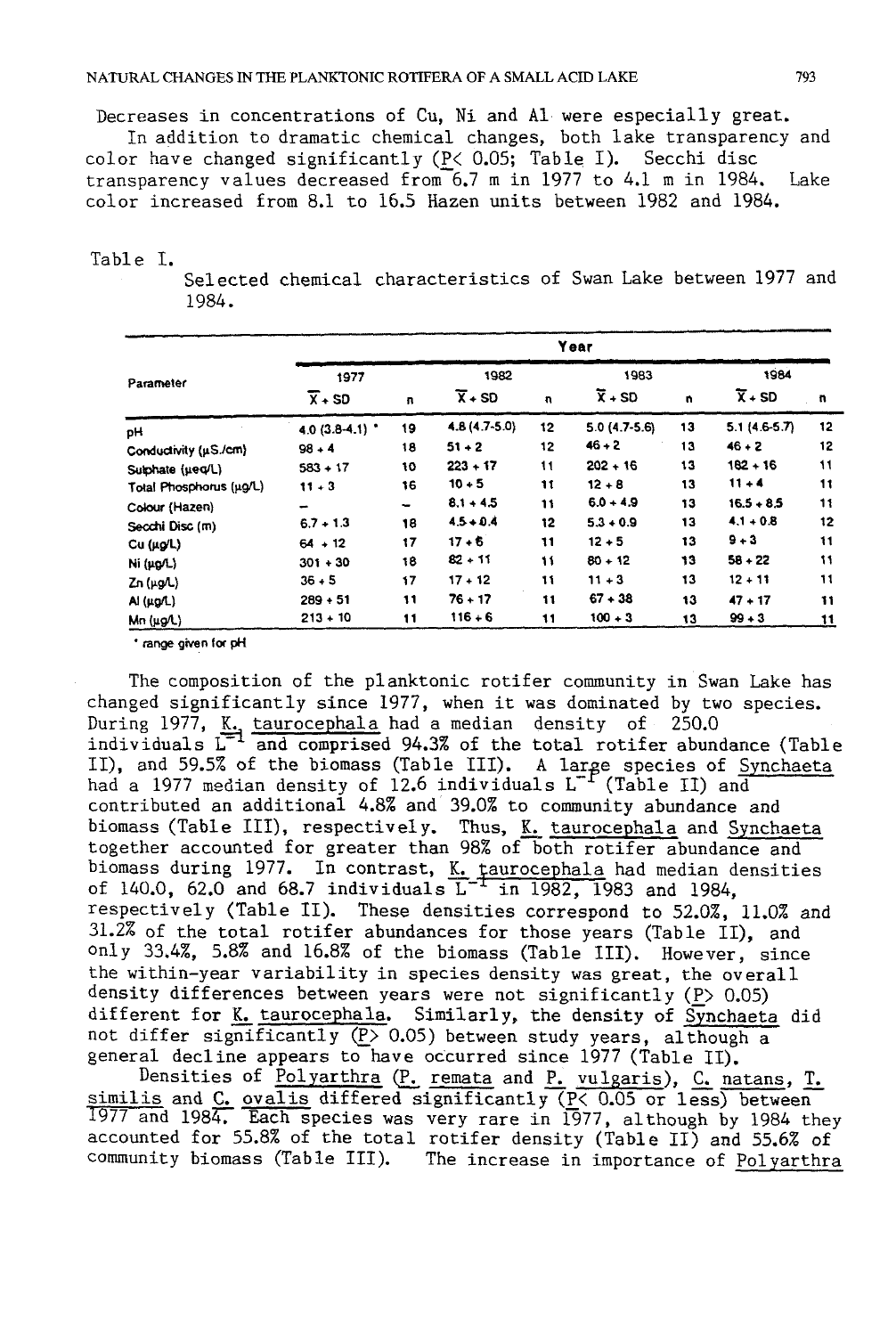Table II.

Median density and  $%$  of total abundance for planktonic rotifers in Swan Lake between 1977 and 1984.

|                                              | YEAR                          |                      |                              |                      |                               |                      |                               |                      |  |
|----------------------------------------------|-------------------------------|----------------------|------------------------------|----------------------|-------------------------------|----------------------|-------------------------------|----------------------|--|
|                                              | 1977                          |                      | 1982                         |                      |                               | 1983                 | 1984                          |                      |  |
|                                              | Median<br>Density<br>(ind./L) | % Total<br>Abundance | Median<br>Density<br>(ind.A) | % Total<br>Abundance | Median<br>Density<br>(ind./L) | % Total<br>Abundance | Median<br>Density<br>(ind./L) | % Total<br>Abundance |  |
| Keratella taurocephala<br>Polyarthra<br>SDO. | 250.0<br>$-0.1$               | 94.3<br>-0.1         | 140.0<br>87.0                | 52.0<br>32.3         | 62.0<br>345.5                 | 11.0<br>61.5         | 68.7<br>81.9                  | 31.2<br>37.1         |  |
| Synchaeta<br>spp.                            | 12.6                          | 4.8                  | 7.8                          | 2.9                  | 22.2                          | 4.0                  | 5.5                           | 2.5                  |  |
| Trichocarca similis                          | -0.1                          | $-0.1$               | 5.1                          | 1.9                  | 107.3                         | 19.1                 | 10.2                          | 4.6                  |  |
| Conochibides natans                          | -01                           | $-0.1$               | -0.1                         | -0.1                 | 13.6                          | $\mathbf{2.4}$       | 30.3                          | 13.7                 |  |
| Chromogaster ovalis                          | -0.1                          | $-0.1$               | 1.3                          | 0.5                  | 7.7                           | 1.4                  | 1.0                           | 0.4                  |  |
| other rotifers                               | 2.4                           | 0.8                  | 27.9                         | 10.4                 | 3,6                           | 0.6                  | 23.0                          | 10,5                 |  |

between 1977 and 1982 was especially great, and corresponded to the greatest changes in lake chemistry. <u>T. similis</u> also increased substantially between 1977 and 1982, although another large increase was observed in 1983 (Table II). In contrast, <u>C. natans</u> and <u>C. ovalis</u> did not show demonstrable increases in density until 1983.

Other species which have increased in abundance since the lake's chemistry has 'improved' include Gastropus stylifer, Keratella crassa and Pleosoma truncatum.

Table III.

Median biomass and % of total biomass for planktonic rotifers in Swan Lake between 1977 and 1984.

|                                      | <b>YEAR</b>                        |                           |                             |                    |                                         |                    |                             |                           |  |
|--------------------------------------|------------------------------------|---------------------------|-----------------------------|--------------------|-----------------------------------------|--------------------|-----------------------------|---------------------------|--|
|                                      | 1977                               |                           | 1982                        |                    | 1983                                    |                    | 1984                        |                           |  |
|                                      | Median<br><b>Biomass</b><br>(μg/L) | % Total<br><b>Biomass</b> | Median<br>Biomass<br>(µg/L) | % Total<br>Biomass | Median<br><b>Biomass</b><br>$(\mu g/L)$ | % Total<br>Biomass | Median<br>Biomass<br>(µg/L) | % Total<br><b>Biomass</b> |  |
| Keratella taurocephala<br>Polyarthra | 5.00                               | 59.5<br>$-0.1$            | 2.8<br>3.0                  | 33.4<br>35.3       | 1.2<br>11.8                             | 5.8                | 1.4                         | 16.8<br>34.5              |  |
| spp.<br>Synchaeta spp.               | $-0.1$<br>3.3                      | 39.0                      | 2.0                         | 24.3               | 5.8                                     | 55,0<br>27.1       | 2.8<br>1.4                  | 17.7                      |  |
| Trichocarca similis                  | $-0.1$                             | $-4.1$                    | $-0.1$                      | 1.0                | 1.6                                     | 7.5                | 0.2                         | 1,8                       |  |
| Conochiloides natans                 | $-0.1$                             | $-0.1$                    | $-0.1$                      | $-0.1$             | 0.7                                     | 3.3                | 1.6                         | 19.4                      |  |
| Chromogaster ovalis                  | $-0.1$                             | 40.1                      | ⊲0.1                        | 0.2                | 0.1                                     | 0,7                | $-0.1$                      | 0.2                       |  |
| other rotifers                       | .0.1                               | 1.4                       | 0.6                         | 5.7                | 0.2                                     | 0.6                | 0.7                         | 9.1                       |  |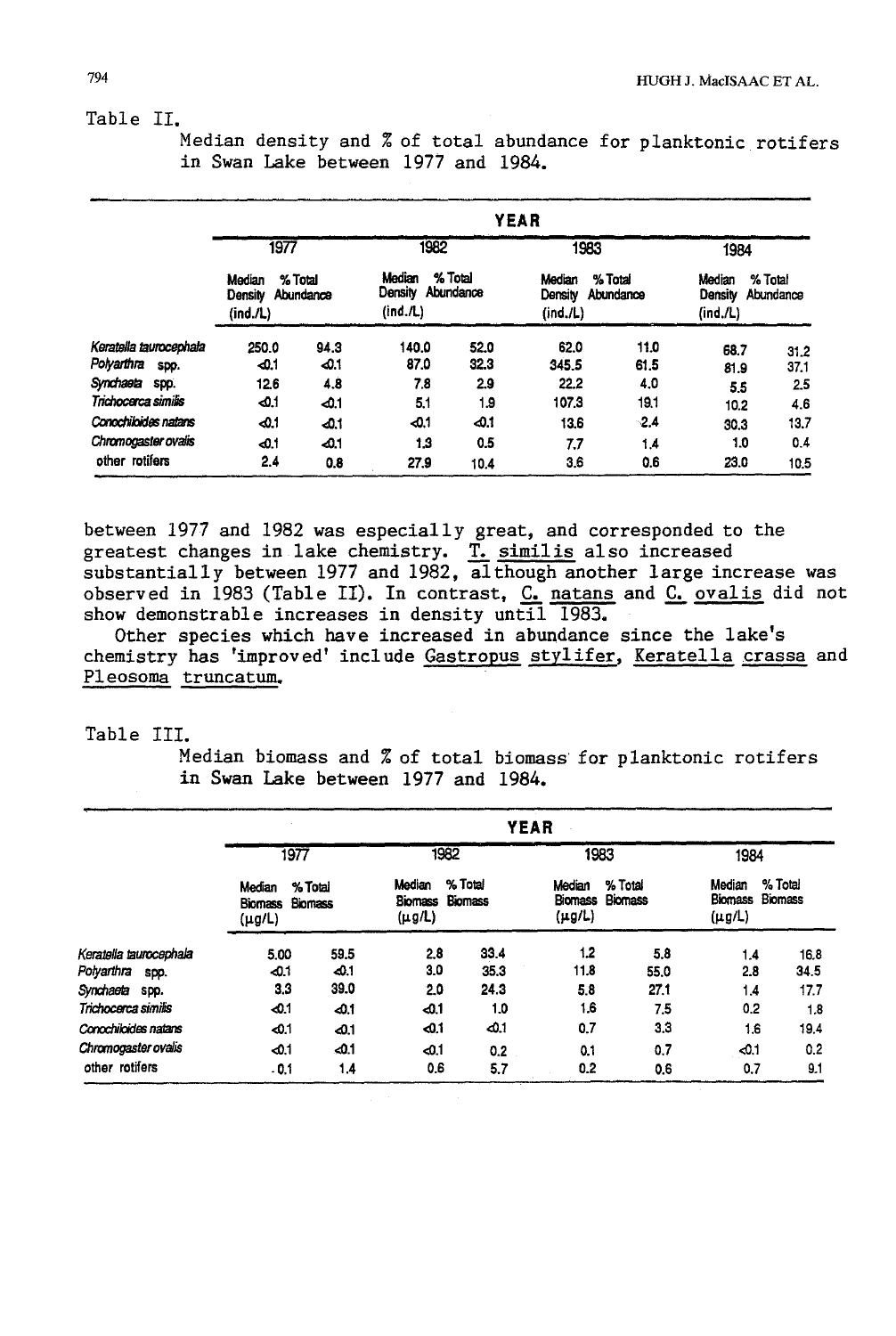# 4. DISCUSSION

Acidic deposition and heavy metal contamination have impacted both terrestrial (Freedman and Hutchinson, 1980) and aquatic (Keller and Pitblado, 1984, and the references cited therein) ecosystems in the Sudbury region. Swan Lake has been strongly affected, likely because it is underlain with Precambrian Shield bedrock, lies along a prevailing wind direction from Sudbury, and is in close proximity to the Sudbury smelters.

However, recent reductions in the input of acid and metals into the lake have been manifested as significant improvements in water quality. Such changes have also been demonstrated for other lakes in the Sudbury area (Hutchinson and Havas, 1986; Keller and Pitblado, 1986). Thus, the observed natural response of Swan Lake is part of a more general chemical recovery of Sudbury area lakes.

The community composition of the planktonic Rotifera in Swan Lake has also changed significantly since 1977. In particular, the relative contributions of K. taurocephala and Polyarthra have changed dramatically. Three hypotheses may be constructed to account for the decline of K. taurocephala. First, the observed differences do not reflect actual density differences between years, but rather reflect differences in the sampling protocols between the study years. Second, seasonal and annual variation in rotifer species abundance is often striking (Nauwerck, 1978; Makarewicz and Likens, 1979), and may be sufficient to account for the observed pattern. Third, K. taurocephala is a species highly adapted for living in acidic waters, but it is virtually excluded from high pH waters either due to physiological intolerance or species interactions.

The first hypothesis may be tested by considering the density of K. taurocephala for the years 1977 and 1982 (Table II). The median density of the species in 1977 was 250.0 individuals  $L^{-1}$  when collected with a 76 um mesh Schindler-Patalas trap, and 140.0 individuals  $L^{-1}$  in 1982 when collected with a 35 um mesh Schindler-Patalas trap. Yan and Geiling  $(1985)$  estimated that a 76 um mesh trap would under-estimate K. taurocephala densities by a factor of two. Thus, even if its densities were under-estimated in 1977, K. taurocephala densities were still much greater than in years when finer grades of net were used. Thus, the data in Table II do not support the first hypothesis. However, the marked increases in abundance of C. ovalis, Polyarthra, C. natans and T. similis indicates that enumeration procedures may have affected some 1983 densities. This problem does not detract from the overall results of the study, however, as it is not sufficient to explain the shift in community importance from K. taurocephala to Polyarthra.

The second hypothesis appears untenable on the grounds that the density of K. taurocephala in a nearby acidic lake (Clearwater), has remained very stable during the periods of 1976-1978 (Yan and Miller, 1984) and 1981-1985 (Yan, 1986). In each year, the species has accounted for more than 90% of the total abundance.

Evidence has accrued in the literature which provides limited support for the third hypothesis. A number of studies (Siegfried et al., 1984; Carter et al., 1986; MacIsaac, 1986) have demonstrated a preference by K.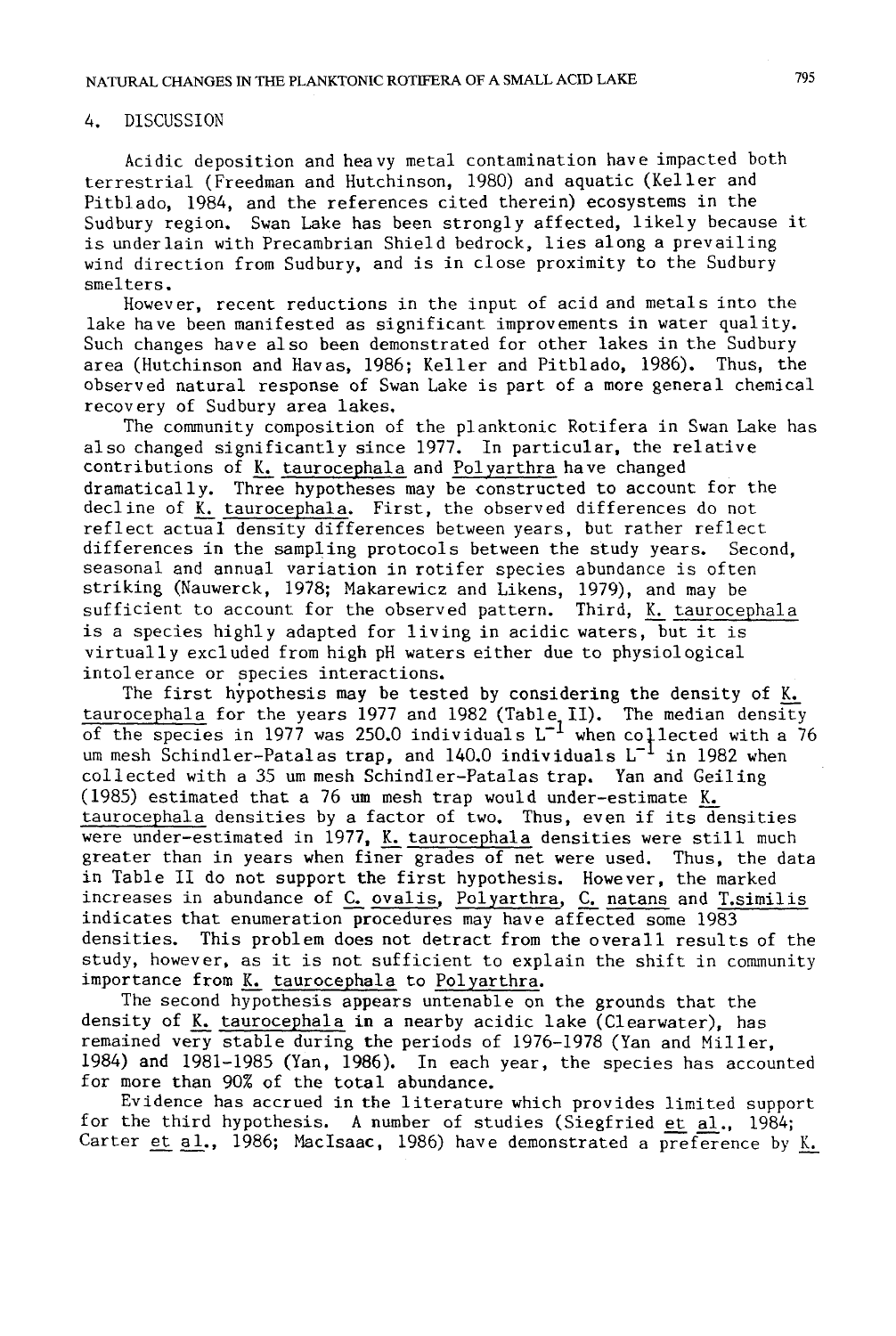taurocephala for acidic waters. Indeed, McCormick et al. (1985) reported that the species displayed extensive acid tolerance in field bioassays, while Chengalath and Koste (1983) described the species as an acidobiont. Thus, although the species appears highly adapted to acidic waters, it should be emphasized that the reason(s) for the decline in abundance of K. taurocephala with increasing pH in this study is not clear.

Hamilton et al. (1985) found that after an acidified Ontario lake was neutralized with calcite, K. taurocephala was replaced by Polyarthra and a number of other species, an observation which coincides with the natural changes which have occurred in Swan Lake. Moreover, a survey of 47 Ontario lakes of varying acidity revealed that members of the genus Polyarthra were present only in lakes of pH greater than 4.65 (MacIsaac, 1986), hence the virtual absence of Polyarthra in Swan Lake during 1977 was not unexpected. Similarly, the occurrence of Synchaeta in Swan Lake during 1977 was not surprising, as members of the genus have been recorded in other highly acidic Sudbury area lakes (MOE, 1982).

Conochiloides natans was very rare in Swan Lake while the lake was highly acidic, but has increased since 1983 (Table II). This observation accords with its geographic distribution in other Sudbury area lakes (Maclsaac, 1986). Furthermore, the species demonstrated a distinct preference for cool hypolimnetic waters (Keller, 1986), agreeing with its classification as a cold stenotherm (Stemberger 1979).

In summary, the changes which have occurred in the planktonic Rotifera in Swan Lake are likely the result of many interacting factors. Certainly pH is a contributing factor; however, caution should be exercised in over-emphasizing pH alone, since it is difficult, if not impossible, to separate its effects from changes in food resources, crustacean competitors, invertebrate predators and direct metal effects. It appears likely, however, that the decrease in  $SO<sub>2</sub>$  and metal emissions from Sudbury smelters initiated both the chemical and biological changes.

#### ACKNOWLEDGEMENTS

We thank W. Geiling for enumerating 1977, 1982 and 1984 plankton samples and R. Chengalath for identifying difficult specimens. K. Nicholls and an anonymous rewiewer provided helpful comments. This research was supported by the Natural Sciences and Engineering Research Council of Canada (to TCH and HJM) and by a Canadian Wildlife Federation scholarship to HJM.

#### REFERENCES

Carter, J.C.H., Taylor, W.D., Chengalath, R. and Scruton, D.A.: ]986, Can. J. Fish. Aquatic Sci. 43, 444.

Chengalath, R. and Koste, W.: 1983, Hydrobiol. 104, 49.

Dillon, P.J., Reid, R.A. and Girard, R.: 1986, Water, Air and Soil Poll., (this issue).

Freedman, B. and Hutchinson, T.C.: 1980, Can. J. Bot. 58, 2123.

Hamilton, J.G., Molot, L.A. and Booth, G.M.: 1985, Changes in biological communities in an acidified lake neutralized with calcite'. Abstracts, International Symposium on Acidic Precipitation. Muskoka, Ontario.